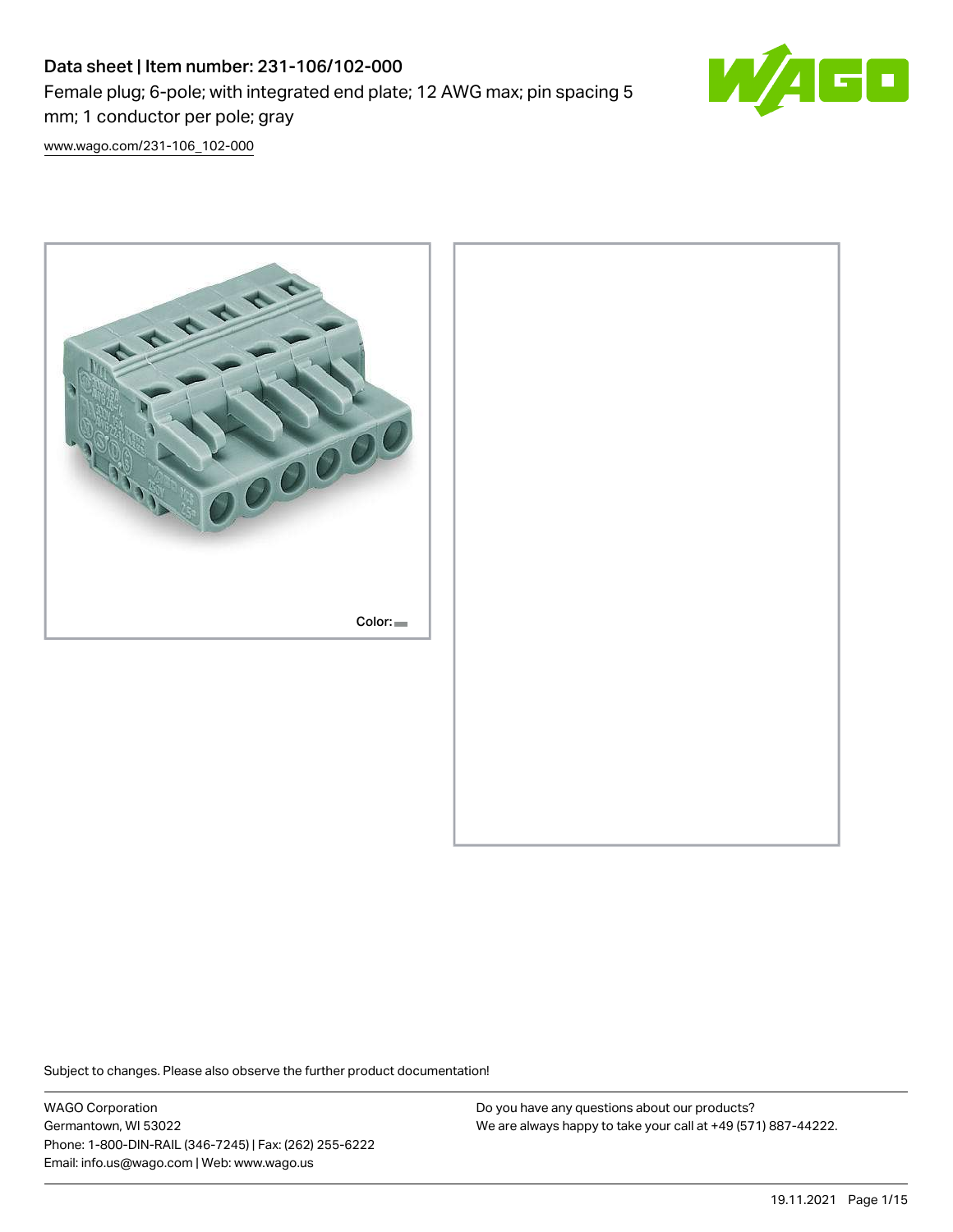

Dimensions in mm

L = pole no. x pin spacing

2- to 3-pole female connectors – one latch only

### Item description

- **Universal connection for all conductor types**
- Easy cable pre-assembly and on-unit wiring via vertical and horizontal CAGE CLAMP<sup>®</sup> actuation  $\blacksquare$
- $\blacksquare$ Integrated test ports
- $\blacksquare$ With coding fingers

Subject to changes. Please also observe the further product documentation! Data

WAGO Corporation Germantown, WI 53022 Phone: 1-800-DIN-RAIL (346-7245) | Fax: (262) 255-6222 Email: info.us@wago.com | Web: www.wago.us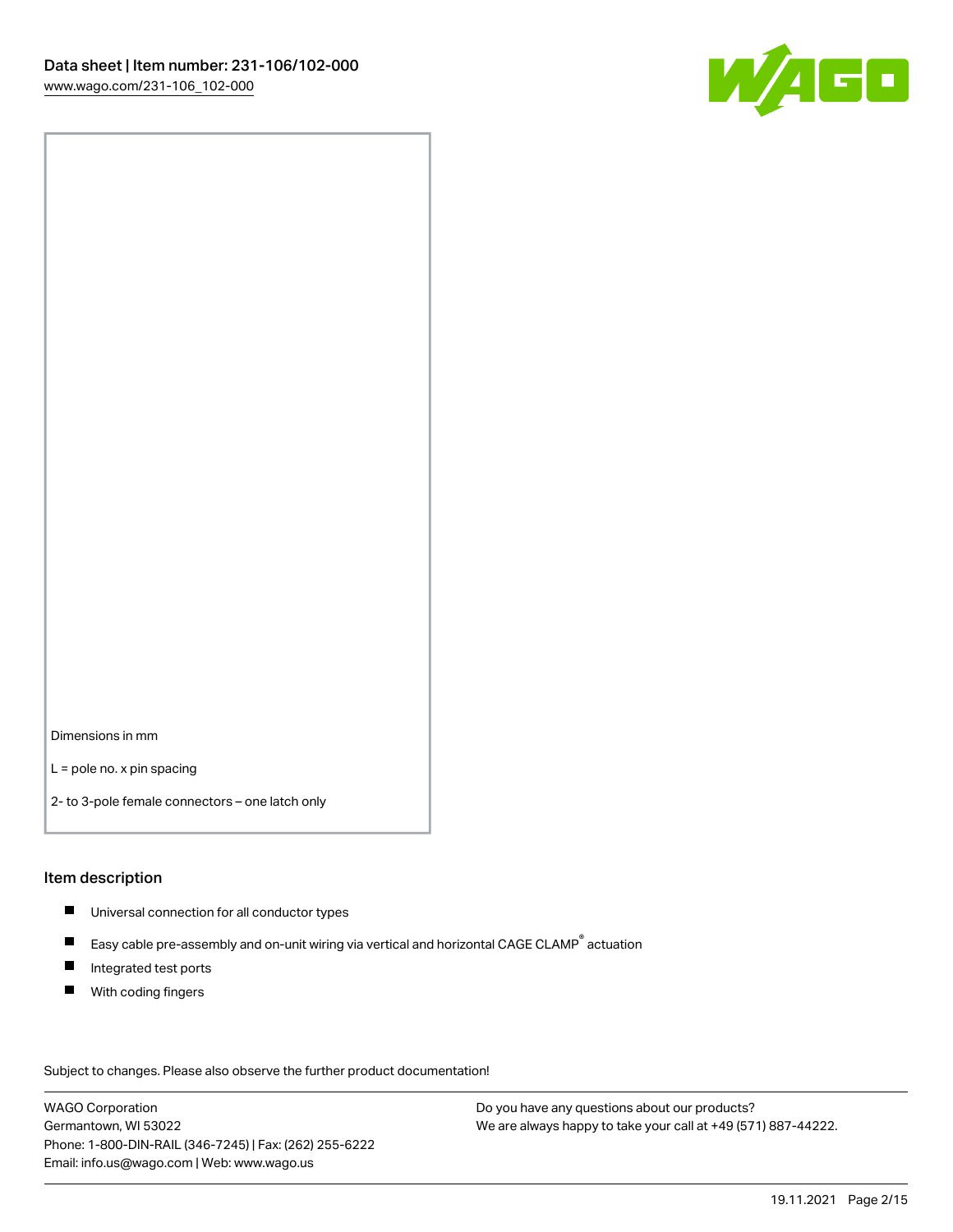

# Data Notes

| Safety information 1 | The MCS-MULTI CONNECTION SYSTEM includes connectors<br>without breaking capacity in accordance with DIN EN 61984. When<br>used as intended, these connectors must not be connected<br>/disconnected when live or under load. The circuit design should<br>ensure header pins, which can be touched, are not live when<br>unmated. |
|----------------------|-----------------------------------------------------------------------------------------------------------------------------------------------------------------------------------------------------------------------------------------------------------------------------------------------------------------------------------|
| Variants:            | Gold-plated or partially gold-plated contact surfaces<br>Other versions (or variants) can be requested from WAGO Sales or<br>configured at https://configurator.wago.com/                                                                                                                                                         |

# Electrical data

# IEC Approvals

| Ratings per                 | IEC/EN 60664-1                                                        |  |
|-----------------------------|-----------------------------------------------------------------------|--|
| Rated voltage (III / 3)     | 320 V                                                                 |  |
| Rated surge voltage (III/3) | 4 <sub>k</sub> V                                                      |  |
| Rated voltage (III/2)       | 320 V                                                                 |  |
| Rated surge voltage (III/2) | 4 <sub>k</sub> V                                                      |  |
| Nominal voltage (II/2)      | 630 V                                                                 |  |
| Rated surge voltage (II/2)  | 4 <sub>k</sub> V                                                      |  |
| Rated current               | 16A                                                                   |  |
| Legend (ratings)            | $(III / 2)$ $\triangle$ Overvoltage category III / Pollution degree 2 |  |

# UL Approvals

| Approvals per                  | UL 1059 |
|--------------------------------|---------|
| Rated voltage UL (Use Group B) | 300 V   |
| Rated current UL (Use Group B) | 15 A    |
| Rated voltage UL (Use Group D) | 300 V   |
| Rated current UL (Use Group D) | 10 A    |

# Ratings per UL

| Rated voltage UL 1977 | 600 V         |
|-----------------------|---------------|
| Rated current UL 1977 | $\sim$ $\sim$ |

# CSA Approvals

Approvals per CSA

Subject to changes. Please also observe the further product documentation!

| <b>WAGO Corporation</b>                                | Do you have any questions about our products?                 |
|--------------------------------------------------------|---------------------------------------------------------------|
| Germantown, WI 53022                                   | We are always happy to take your call at +49 (571) 887-44222. |
| Phone: 1-800-DIN-RAIL (346-7245)   Fax: (262) 255-6222 |                                                               |
| Email: info.us@wago.com   Web: www.wago.us             |                                                               |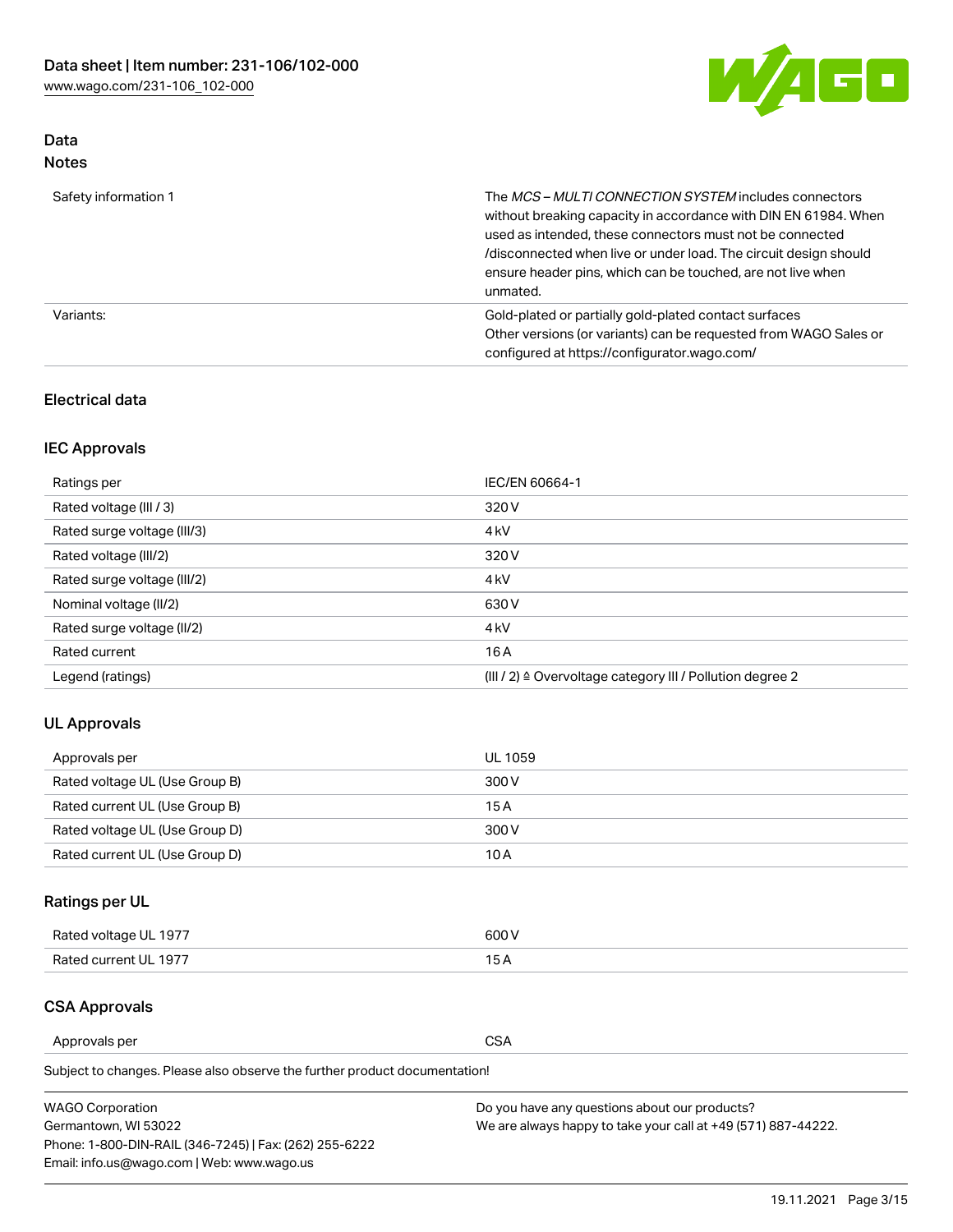[www.wago.com/231-106\\_102-000](http://www.wago.com/231-106_102-000)



| Rated voltage CSA (Use Group B) | 300 V |
|---------------------------------|-------|
| Rated current CSA (Use Group B) | 15 A  |
| Rated voltage CSA (Use Group D) | 300 V |
| Rated current CSA (Use Group D) | 10 A  |

## Connection data

| Total number of connection points | u |
|-----------------------------------|---|
| Total number of potentials        |   |
| Number of connection types        |   |
| Number of levels                  |   |

### Connection 1

| Connection technology                             | CAGE CLAMP <sup>®</sup>                 |
|---------------------------------------------------|-----------------------------------------|
| Actuation type                                    | Operating tool                          |
| Solid conductor                                   | $0.08$ 2.5 mm <sup>2</sup> / 28  12 AWG |
| Fine-stranded conductor                           | $0.08$ 2.5 mm <sup>2</sup> / 28  12 AWG |
| Fine-stranded conductor; with insulated ferrule   | $0.251.5$ mm <sup>2</sup>               |
| Fine-stranded conductor; with uninsulated ferrule | $0.252.5$ mm <sup>2</sup>               |
| Strip length                                      | 89 mm / 0.31  0.35 inch                 |
| Number of poles                                   | 6                                       |
| Conductor entry direction to mating direction     | 0°                                      |

# Physical data

| Pin spacing | 5 mm / 0.197 inch    |
|-------------|----------------------|
| Width       | 30 mm / 1.181 inch   |
| Height      | 14.3 mm / 0.563 inch |
| Depth       | 26.5 mm / 1.043 inch |

### Plug-in connection

| Contact type (pluggable connector)   | Female connector/socket |
|--------------------------------------|-------------------------|
| Connector (connection type)          | for conductor           |
| Mismating protection                 | No                      |
| Plugging without loss of pin spacing |                         |
| Locking of plug-in connection        | Without                 |

Subject to changes. Please also observe the further product documentation!

WAGO Corporation Germantown, WI 53022 Phone: 1-800-DIN-RAIL (346-7245) | Fax: (262) 255-6222 Email: info.us@wago.com | Web: www.wago.us Do you have any questions about our products? We are always happy to take your call at +49 (571) 887-44222.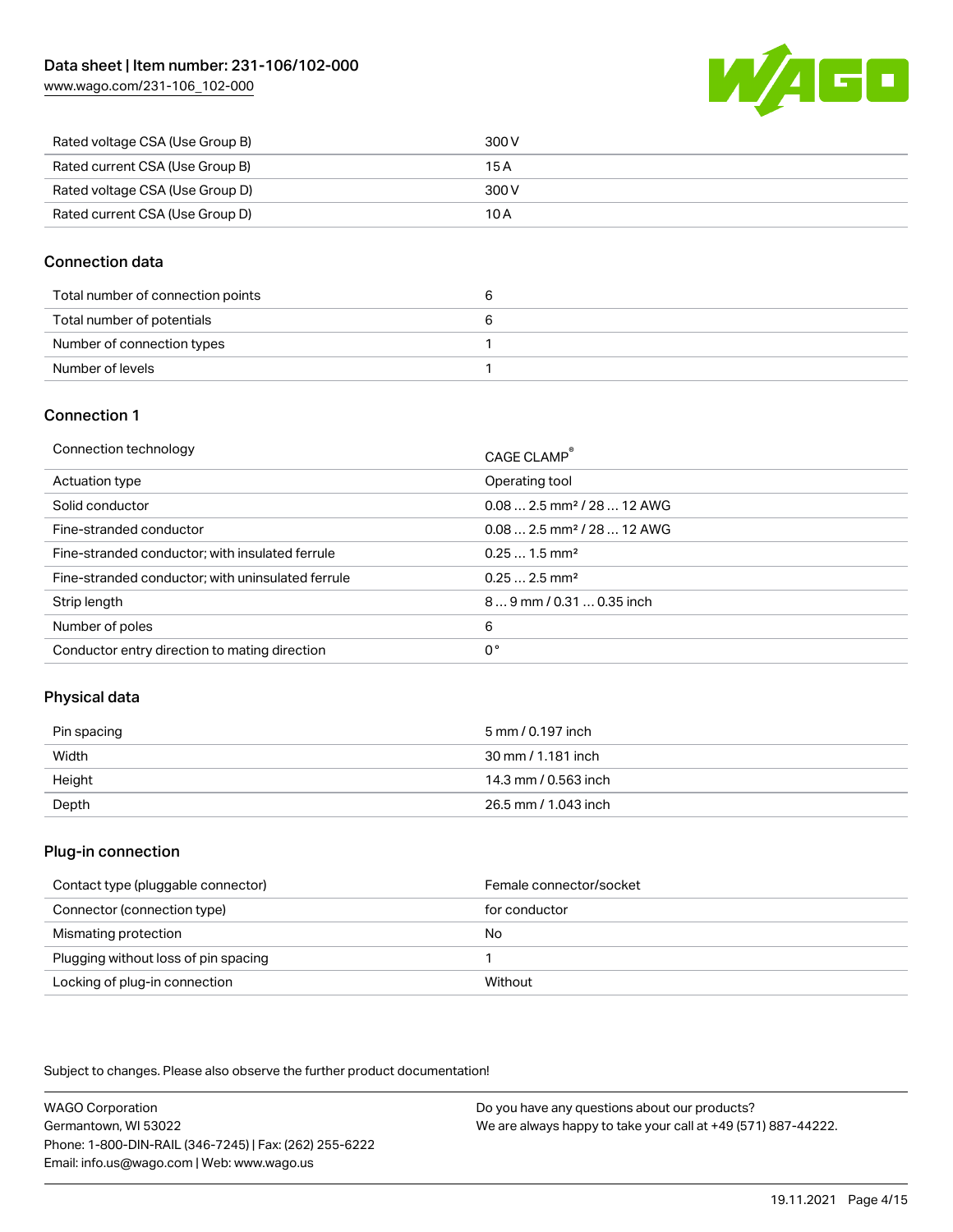

### Material data

| Color                       | gray                              |
|-----------------------------|-----------------------------------|
| Material group              |                                   |
| Insulation material         | Polyamide (PA66)                  |
| Flammability class per UL94 | V <sub>0</sub>                    |
| Clamping spring material    | Chrome nickel spring steel (CrNi) |
| Contact material            | Copper alloy                      |
| Contact plating             | tin-plated                        |
| Fire load                   | $0.144M$ J                        |
| Weight                      | 10.5 <sub>g</sub>                 |

## Environmental requirements

| Limit temperature range | . +85 °C<br>-60 |  |
|-------------------------|-----------------|--|
|-------------------------|-----------------|--|

#### Commercial data

| Product Group         | 3 (Multi Conn. System) |
|-----------------------|------------------------|
| PU (SPU)              | 50 Stück               |
| Packaging type        | box                    |
| Country of origin     | DE                     |
| <b>GTIN</b>           | 4044918339605          |
| Customs tariff number | 8536694040             |

## Approvals / Certificates

#### Country specific Approvals

| Logo | Approval                               | <b>Additional Approval Text</b> | Certificate<br>name |
|------|----------------------------------------|---------------------------------|---------------------|
|      | CВ<br>DEKRA Certification B.V.         | IEC 61984                       | NL-39756            |
|      | <b>CSA</b><br>DEKRA Certification B.V. | C <sub>22.2</sub>               | LR 18677-<br>25     |

#### Ship Approvals

|      | ABS      |                          | - ك ا       |
|------|----------|--------------------------|-------------|
| Logo | Approval | Additional Approval Text | name        |
|      |          |                          | ∵ertificate |

Subject to changes. Please also observe the further product documentation!

| <b>WAGO Corporation</b>                                | Do you have any questions about our products?                 |
|--------------------------------------------------------|---------------------------------------------------------------|
| Germantown. WI 53022                                   | We are always happy to take your call at +49 (571) 887-44222. |
| Phone: 1-800-DIN-RAIL (346-7245)   Fax: (262) 255-6222 |                                                               |
| Email: info.us@wago.com   Web: www.wago.us             |                                                               |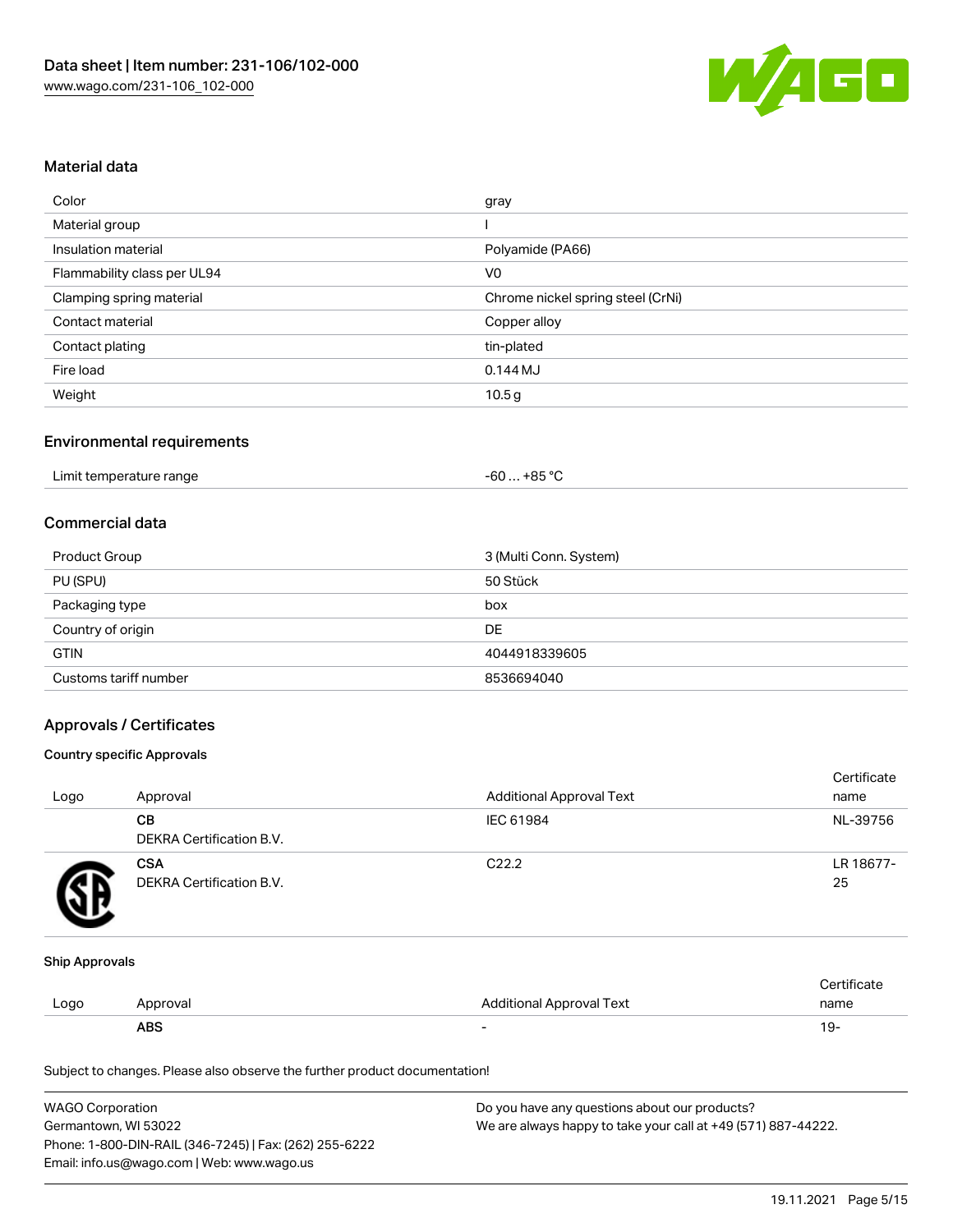

UL 1977 E45171

| ABS                 | American Bureau of Shipping                             |                                 | HG1869876-<br><b>PDA</b> |
|---------------------|---------------------------------------------------------|---------------------------------|--------------------------|
| <b>BUNEAU</b>       | BV<br>Bureau Veritas S.A.                               | IEC 60998                       | 11915/D0<br>BV           |
|                     | <b>DNV GL</b><br>Det Norske Veritas, Germanischer Lloyd | -                               | TAE000016Z               |
| <b>UL-Approvals</b> |                                                         |                                 | Certificate              |
| Logo                | Approval                                                | <b>Additional Approval Text</b> | name                     |
|                     | UL<br>Underwriters Laboratories Inc.                    | <b>UL 1059</b>                  | E45172                   |

UR Underwriters Laboratories Inc.

Email: info.us@wago.com | Web: www.wago.us

# Counterpart

|                         | Item no.231-606<br>Male connector; 6-pole; Pin spacing 5 mm; gray                                                                                                                              |                                                               | www.wago.com/231-606             |
|-------------------------|------------------------------------------------------------------------------------------------------------------------------------------------------------------------------------------------|---------------------------------------------------------------|----------------------------------|
|                         | Item no.231-436/001-000<br>Male header; 6-pole; THT; 1.0 x 1.0 mm solder pin; angled; pin spacing 5 mm; gray                                                                                   |                                                               | www.wago.com/231-436/001-000     |
|                         | Item no.231-136/001-000<br>Male header; 6-pole; THT; 1.0 x 1.0 mm solder pin; straight; pin spacing 5 mm; gray                                                                                 |                                                               | www.wago.com/231-136/001-000     |
| Marking accessories     | <b>Optional accessories</b>                                                                                                                                                                    |                                                               |                                  |
| Marking strip           |                                                                                                                                                                                                |                                                               |                                  |
|                         | Item no.: 210-331/500-103<br>Marking strips; as a DIN A4 sheet; MARKED; 1-12 (300x); Height of marker strip: 2.3 mm/0.091 in; Strip<br>length 182 mm; Horizontal marking; Self-adhesive; white |                                                               | www.wago.com/210-331<br>/500-103 |
|                         | Subject to changes. Please also observe the further product documentation!                                                                                                                     |                                                               |                                  |
| <b>WAGO Corporation</b> |                                                                                                                                                                                                | Do you have any questions about our products?                 |                                  |
| Germantown, WI 53022    |                                                                                                                                                                                                | We are always happy to take your call at +49 (571) 887-44222. |                                  |
|                         | Phone: 1-800-DIN-RAIL (346-7245)   Fax: (262) 255-6222                                                                                                                                         |                                                               |                                  |

19.11.2021 Page 6/15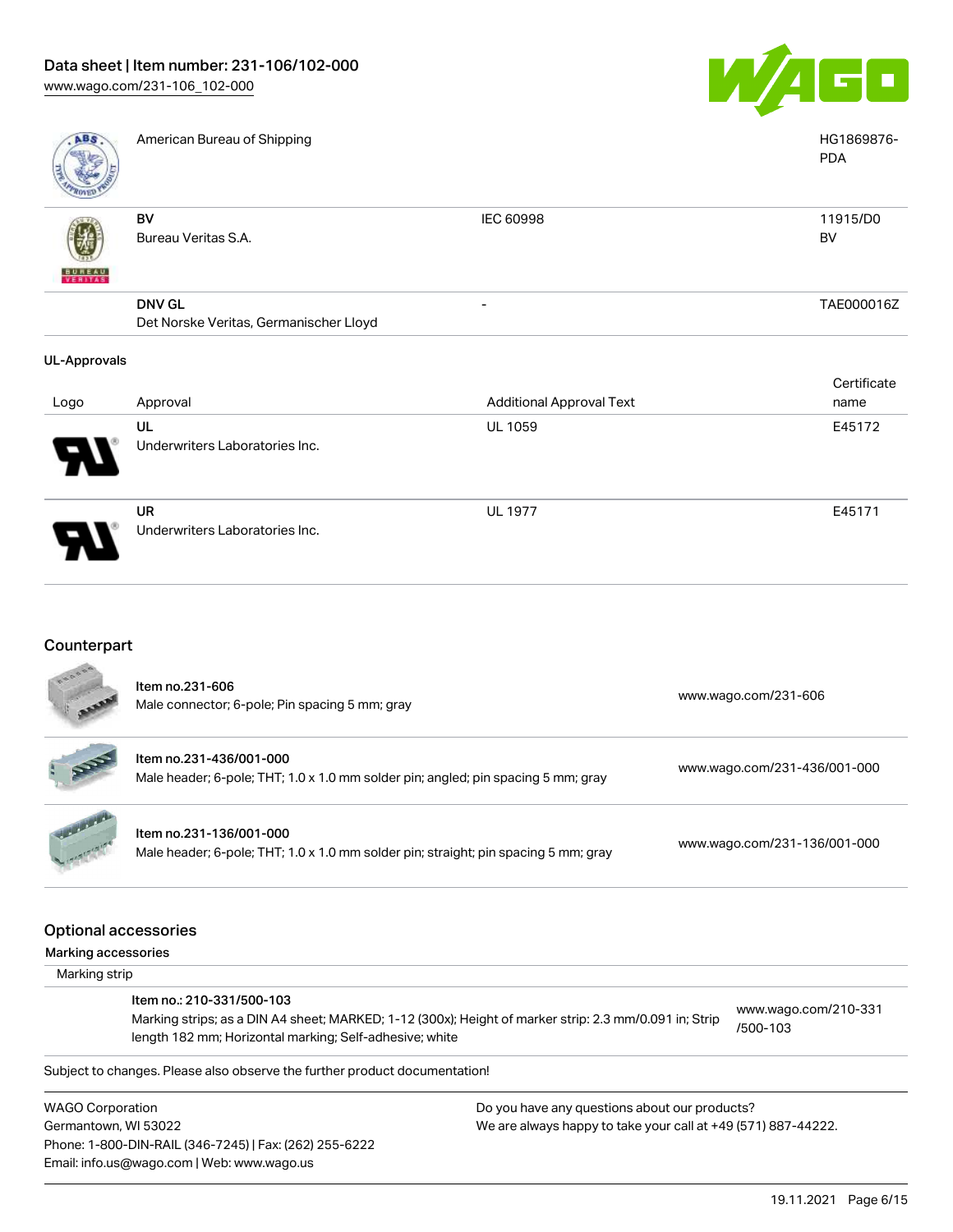[www.wago.com/231-106\\_102-000](http://www.wago.com/231-106_102-000)



|                                                   | Item no.: 210-331/500-104<br>Marking strips; as a DIN A4 sheet; MARKED; 13-24 (300x); Height of marker strip: 2.3 mm/0.091 in; Strip<br>length 182 mm; Horizontal marking; Self-adhesive; white | www.wago.com/210-331<br>/500-104 |
|---------------------------------------------------|-------------------------------------------------------------------------------------------------------------------------------------------------------------------------------------------------|----------------------------------|
|                                                   | Item no.: 210-332/500-202<br>Marking strips; as a DIN A4 sheet; MARKED; 1-16 (160x); Height of marker strip: 3 mm; Strip length 182<br>mm; Horizontal marking; Self-adhesive; white             | www.wago.com/210-332<br>/500-202 |
|                                                   | Item no.: 210-332/500-206<br>Marking strips; as a DIN A4 sheet; MARKED; 33-48 (160x); Height of marker strip: 3 mm; Strip length<br>182 mm; Horizontal marking; Self-adhesive; white            | www.wago.com/210-332<br>/500-206 |
|                                                   | Item no.: 210-332/500-205<br>Marking strips; as a DIN A4 sheet; MARKED; 1-32 (80x); Height of marker strip: 3 mm; Strip length 182<br>mm; Horizontal marking; Self-adhesive; white              | www.wago.com/210-332<br>/500-205 |
|                                                   | Item no.: 210-332/500-204<br>Marking strips; as a DIN A4 sheet; MARKED; 17-32 (160x); Height of marker strip: 3 mm; Strip length<br>182 mm; Horizontal marking; Self-adhesive; white            | www.wago.com/210-332<br>/500-204 |
| <b>Testing accessories</b><br>Testing accessories |                                                                                                                                                                                                 |                                  |
|                                                   | Item no.: 210-136<br>Test plug; 2 mm Ø; with 500 mm cable                                                                                                                                       | www.wago.com/210-136             |
|                                                   | Item no.: 231-661<br>Test plugs for female connectors; for 5 mm and 5.08 mm pin spacing; 2,50 mm <sup>2</sup> ; light gray                                                                      | www.wago.com/231-661             |
| Tools                                             |                                                                                                                                                                                                 |                                  |
| Operating tool                                    |                                                                                                                                                                                                 |                                  |
|                                                   | Item no.: 209-130<br>Operating tool; suitable for 264, 280 and 281 Series; 1-way; of insulating material; white                                                                                 | www.wago.com/209-130             |
|                                                   | Item no.: 209-132<br>Operating tool; for connecting comb-style jumper bar; 2-way; of insulating material                                                                                        | www.wago.com/209-132             |
|                                                   | Item no.: 231-159<br>Operating tool; natural                                                                                                                                                    | www.wago.com/231-159             |
|                                                   | Item no.: 231-231<br>Combination operating tool; red                                                                                                                                            | www.wago.com/231-231             |
|                                                   | Item no.: 231-131<br>Operating tool; made of insulating material; 1-way; loose; white                                                                                                           | www.wago.com/231-131             |
|                                                   | Item no.: 231-291<br>Operating tool; made of insulating material; 1-way; loose; red                                                                                                             | www.wago.com/231-291             |
|                                                   |                                                                                                                                                                                                 |                                  |

Subject to changes. Please also observe the further product documentation!

| <b>WAGO Corporation</b>                                | Do you have any questions about our products?                 |
|--------------------------------------------------------|---------------------------------------------------------------|
| Germantown, WI 53022                                   | We are always happy to take your call at +49 (571) 887-44222. |
| Phone: 1-800-DIN-RAIL (346-7245)   Fax: (262) 255-6222 |                                                               |
| Email: info.us@wago.com   Web: www.wago.us             |                                                               |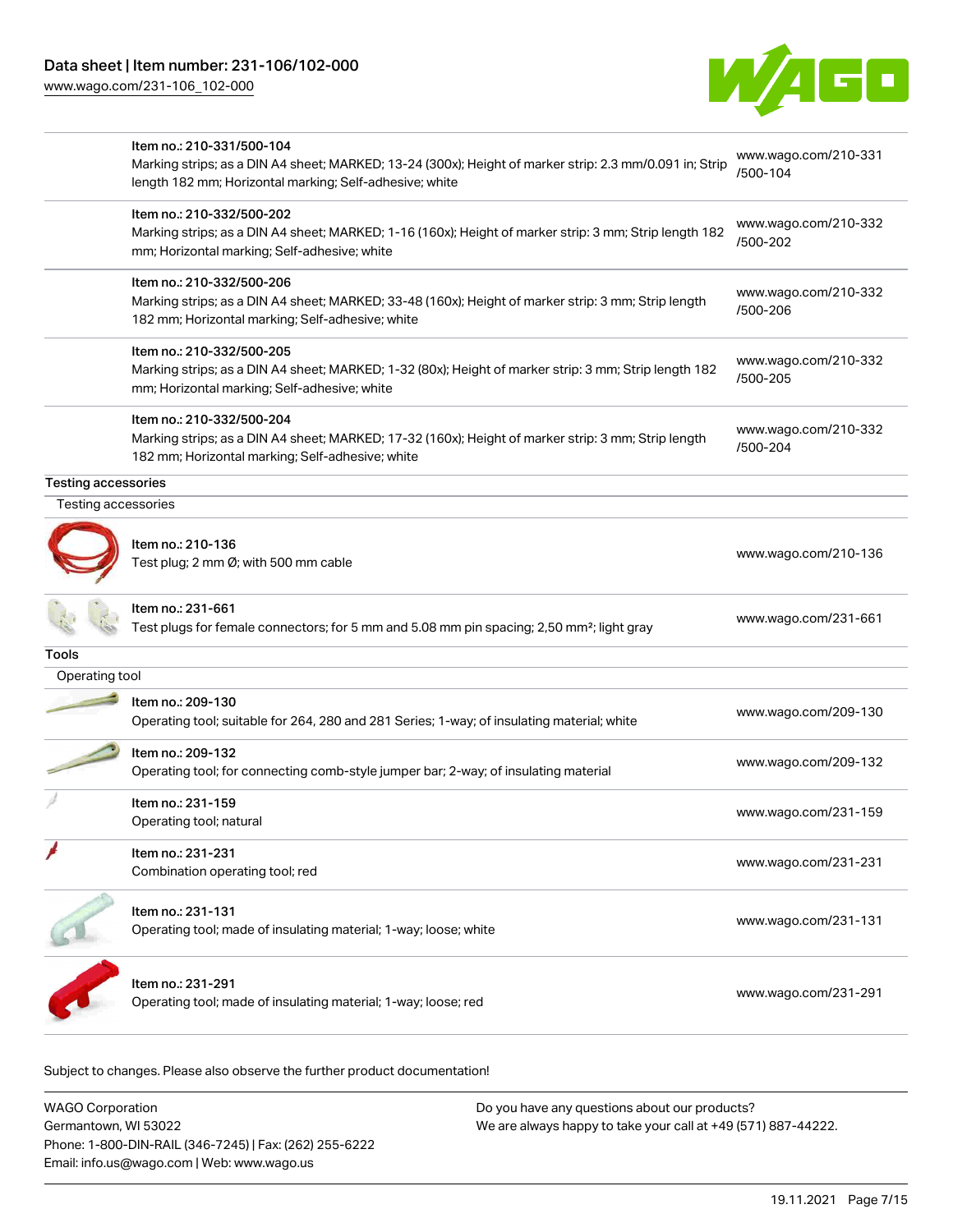[www.wago.com/231-106\\_102-000](http://www.wago.com/231-106_102-000)



|                       | Item no.: 280-432<br>Operating tool; made of insulating material; 2-way; white                  | www.wago.com/280-432 |
|-----------------------|-------------------------------------------------------------------------------------------------|----------------------|
|                       | Item no.: 280-434<br>Operating tool; made of insulating material; 4-way                         | www.wago.com/280-434 |
|                       | Item no.: 280-437<br>Operating tool; made of insulating material; 7-way                         | www.wago.com/280-437 |
|                       | Item no.: 280-440<br>Operating tool; made of insulating material; 10-way                        | www.wago.com/280-440 |
|                       | Item no.: 280-435<br>Operating tool; made of insulating material; 5-way; gray                   | www.wago.com/280-435 |
|                       | Item no.: 280-436<br>Operating tool; made of insulating material; 6-way                         | www.wago.com/280-436 |
|                       | Item no.: 280-438<br>Operating tool; made of insulating material; 8-way                         | www.wago.com/280-438 |
|                       | Item no.: 280-433<br>Operating tool; made of insulating material; 3-way                         | www.wago.com/280-433 |
| Insulations stops     |                                                                                                 |                      |
| Insulation stop       |                                                                                                 |                      |
|                       | Item no.: 231-672<br>Insulation stop; 0.75 - 1 mm <sup>2</sup> ; dark gray                      | www.wago.com/231-672 |
| Lexer                 | Item no.: 231-670<br>Insulation stop; 0.08-0.2 mm <sup>2</sup> / 0.2 mm <sup>2</sup> "s"; white | www.wago.com/231-670 |
|                       | Item no.: 231-671<br>Insulation stop; 0.25 - 0.5 mm <sup>2</sup> ; light gray                   | www.wago.com/231-671 |
| Strain relief         |                                                                                                 |                      |
| Strain relief housing |                                                                                                 |                      |
|                       | Item no.: 232-606<br>Strain relief housing; gray                                                | www.wago.com/232-606 |
| Jumpers               |                                                                                                 |                      |
| Jumper                |                                                                                                 |                      |
|                       | Item no.: 231-905<br>Jumper; for conductor entry; 5-way; insulated; gray                        | www.wago.com/231-905 |
|                       | Item no.: 231-903                                                                               |                      |
|                       | Subject to changes. Please also observe the further product documentation!                      |                      |
| $MADCD$ Corporation   | Do vou bave any questions about our products?                                                   |                      |

WAGO Corporation Germantown, WI 53022 Phone: 1-800-DIN-RAIL (346-7245) | Fax: (262) 255-6222 Email: info.us@wago.com | Web: www.wago.us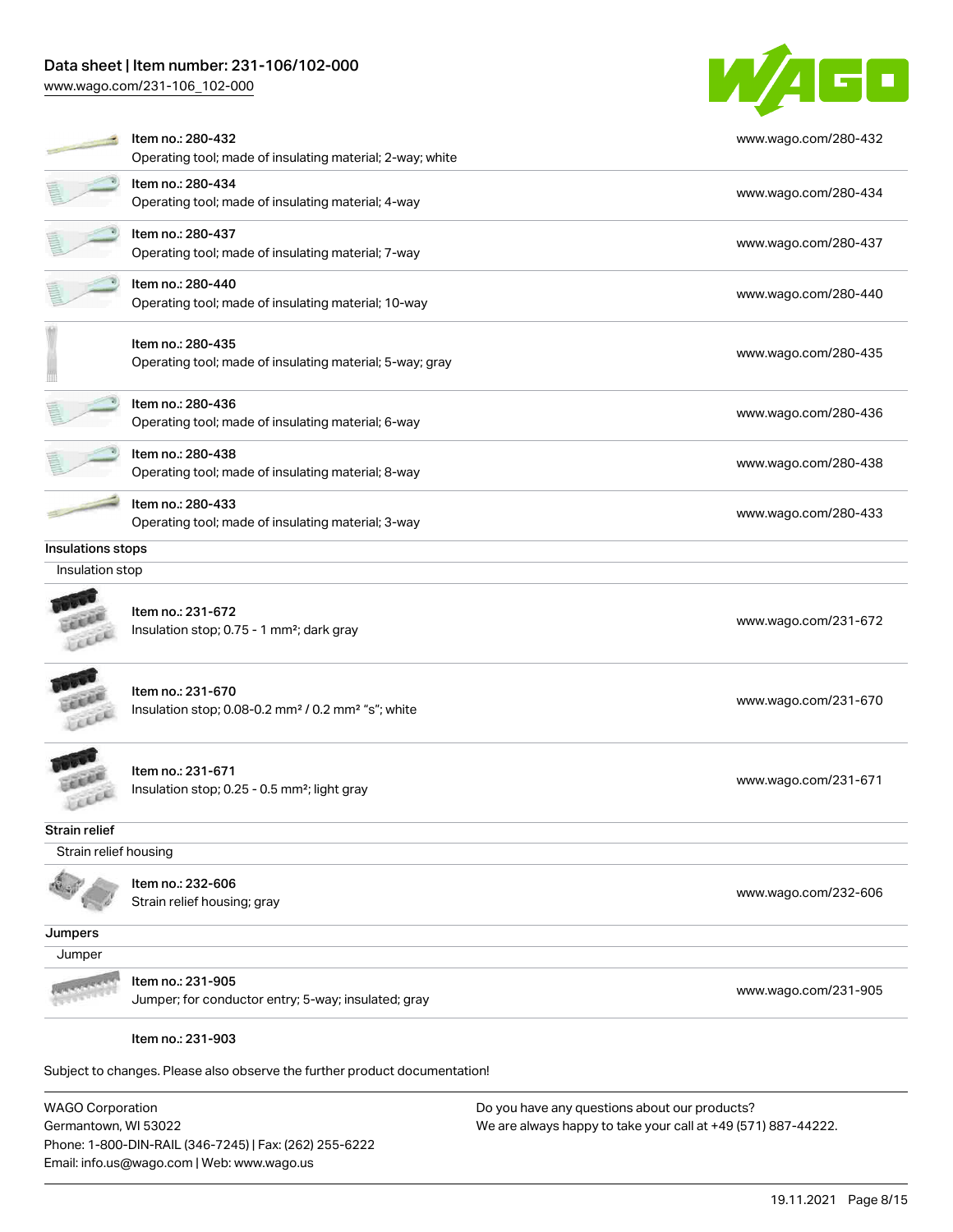[www.wago.com/231-106\\_102-000](http://www.wago.com/231-106_102-000)



|                 | Jumper; for conductor entry; 3-way; insulated; gray                                                                                                                                | www.wago.com/231-903 |
|-----------------|------------------------------------------------------------------------------------------------------------------------------------------------------------------------------------|----------------------|
|                 | Item no.: 231-907<br>Jumper; for conductor entry; 7-way; insulated; gray                                                                                                           | www.wago.com/231-907 |
|                 | Item no.: 231-910<br>Jumper; for conductor entry; 10-way; insulated; gray                                                                                                          | www.wago.com/231-910 |
|                 | Item no.: 231-902<br>Jumper; for conductor entry; 2-way; insulated; gray                                                                                                           | www.wago.com/231-902 |
| Cover           |                                                                                                                                                                                    |                      |
| Cover           |                                                                                                                                                                                    |                      |
|                 | Item no.: 231-668<br>Lockout caps; for covering unused clamping units; gray                                                                                                        | www.wago.com/231-668 |
| <b>Ferrules</b> |                                                                                                                                                                                    |                      |
| Ferrule         |                                                                                                                                                                                    |                      |
|                 | Item no.: 216-101<br>Ferrule; Sleeve for 0.5 mm <sup>2</sup> / AWG 22; uninsulated; electro-tin plated; silver-colored                                                             | www.wago.com/216-101 |
|                 | Item no.: 216-104<br>Ferrule; Sleeve for 1.5 mm <sup>2</sup> / AWG 16; uninsulated; electro-tin plated; silver-colored                                                             | www.wago.com/216-104 |
|                 | Item no.: 216-106<br>Ferrule; Sleeve for 2.5 mm <sup>2</sup> / AWG 14; uninsulated; electro-tin plated; silver-colored                                                             | www.wago.com/216-106 |
|                 | Item no.: 216-102<br>Ferrule; Sleeve for 0.75 mm <sup>2</sup> / AWG 20; uninsulated; electro-tin plated; silver-colored                                                            | www.wago.com/216-102 |
|                 | Item no.: 216-103<br>Ferrule; Sleeve for 1 mm <sup>2</sup> / AWG 18; uninsulated; electro-tin plated                                                                               | www.wago.com/216-103 |
|                 | Item no.: 216-123<br>Ferrule; Sleeve for 1 mm <sup>2</sup> / AWG 18; uninsulated; electro-tin plated; silver-colored                                                               | www.wago.com/216-123 |
|                 | Item no.: 216-122<br>Ferrule; Sleeve for 0.75 mm <sup>2</sup> / AWG 20; uninsulated; electro-tin plated; silver-colored                                                            | www.wago.com/216-122 |
| J.              | Item no.: 216-124<br>Ferrule; Sleeve for 1.5 mm <sup>2</sup> / AWG 16; uninsulated; electro-tin plated                                                                             | www.wago.com/216-124 |
|                 | Item no.: 216-142<br>Ferrule; Sleeve for 0.75 mm <sup>2</sup> / 18 AWG; uninsulated; electro-tin plated; electrolytic copper; gastight<br>crimped; acc. to DIN 46228, Part 1/08.92 | www.wago.com/216-142 |
|                 | Item no.: 216-132<br>Ferrule; Sleeve for 0.34 mm <sup>2</sup> / AWG 24; uninsulated; electro-tin plated                                                                            | www.wago.com/216-132 |
|                 | Item no.: 216-121<br>Ferrule; Sleeve for 0.5 mm <sup>2</sup> / AWG 22; uninsulated; electro-tin plated; silver-colored                                                             | www.wago.com/216-121 |

Subject to changes. Please also observe the further product documentation!

WAGO Corporation Germantown, WI 53022 Phone: 1-800-DIN-RAIL (346-7245) | Fax: (262) 255-6222 Email: info.us@wago.com | Web: www.wago.us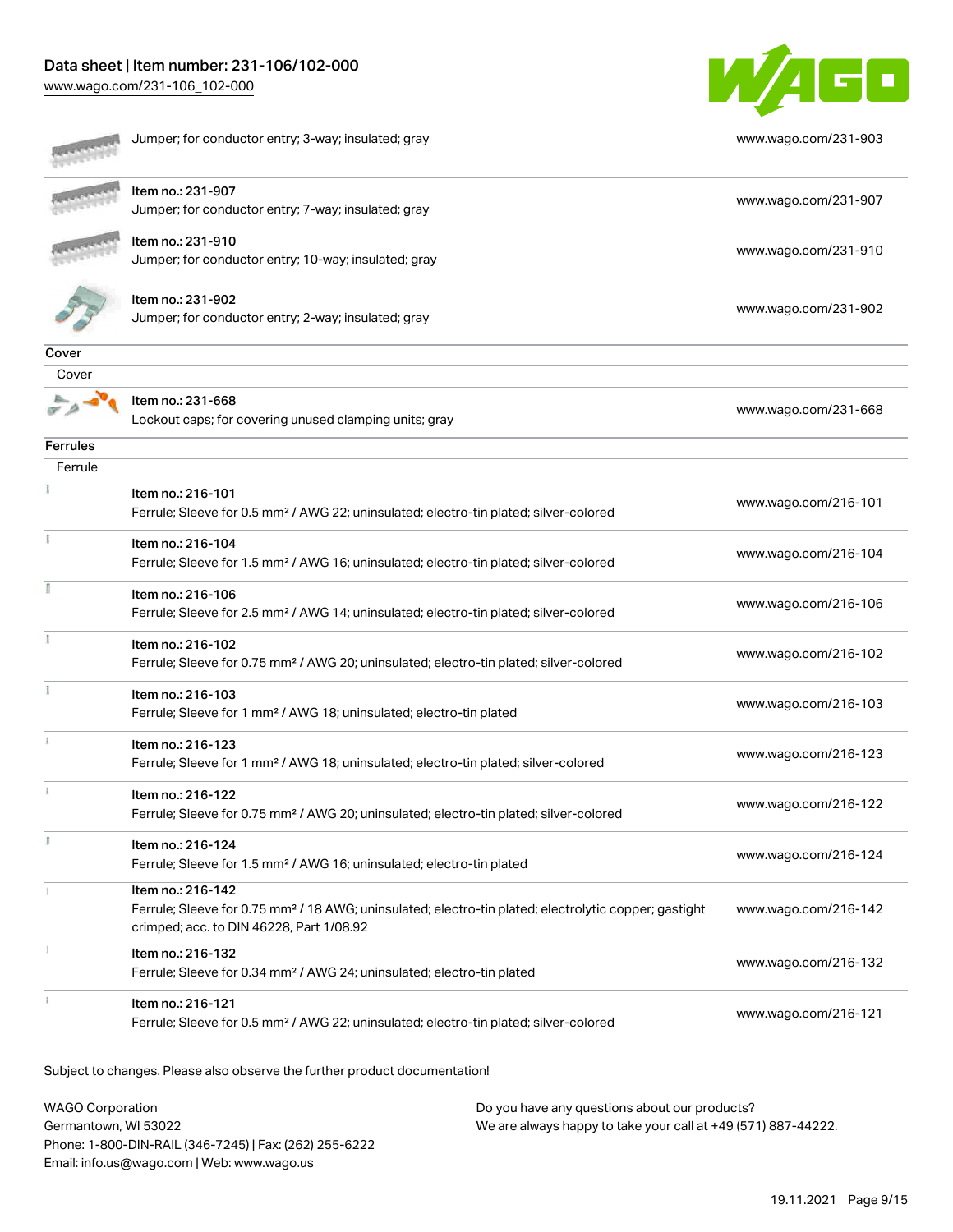[www.wago.com/231-106\\_102-000](http://www.wago.com/231-106_102-000)



|   | Item no.: 216-143<br>Ferrule; Sleeve for 1 mm <sup>2</sup> / AWG 18; uninsulated; electro-tin plated; electrolytic copper; gastight<br>crimped; acc. to DIN 46228, Part 1/08.92                         | www.wago.com/216-143 |
|---|---------------------------------------------------------------------------------------------------------------------------------------------------------------------------------------------------------|----------------------|
|   | Item no.: 216-131<br>Ferrule; Sleeve for 0.25 mm <sup>2</sup> / AWG 24; uninsulated; electro-tin plated; silver-colored                                                                                 | www.wago.com/216-131 |
|   | Item no.: 216-141<br>Ferrule; Sleeve for 0.5 mm <sup>2</sup> / 20 AWG; uninsulated; electro-tin plated; electrolytic copper; gastight<br>crimped; acc. to DIN 46228, Part 1/08.92                       | www.wago.com/216-141 |
|   | Item no.: 216-152<br>Ferrule; Sleeve for 0.34 mm <sup>2</sup> / AWG 24; uninsulated; electro-tin plated                                                                                                 | www.wago.com/216-152 |
| ۵ | Item no.: 216-203<br>Ferrule; Sleeve for 1 mm <sup>2</sup> / AWG 18; insulated; electro-tin plated; red                                                                                                 | www.wago.com/216-203 |
|   | Item no.: 216-202<br>Ferrule; Sleeve for 0.75 mm <sup>2</sup> / 18 AWG; insulated; electro-tin plated; gray                                                                                             | www.wago.com/216-202 |
|   | Item no.: 216-151<br>Ferrule; Sleeve for 0.25 mm <sup>2</sup> / AWG 24; uninsulated; electro-tin plated                                                                                                 | www.wago.com/216-151 |
| Ă | Item no.: 216-204<br>Ferrule; Sleeve for 1.5 mm <sup>2</sup> / AWG 16; insulated; electro-tin plated; black                                                                                             | www.wago.com/216-204 |
|   | Item no.: 216-144<br>Ferrule; Sleeve for 1.5 mm <sup>2</sup> / AWG 16; uninsulated; electro-tin plated; electrolytic copper; gastight<br>crimped; acc. to DIN 46228, Part 1/08.92; silver-colored       | www.wago.com/216-144 |
|   | Item no.: 216-201<br>Ferrule; Sleeve for 0.5 mm <sup>2</sup> / 20 AWG; insulated; electro-tin plated; white                                                                                             | www.wago.com/216-201 |
|   | Item no.: 216-223<br>Ferrule; Sleeve for 1 mm <sup>2</sup> / AWG 18; insulated; electro-tin plated; red                                                                                                 | www.wago.com/216-223 |
|   | Item no.: 216-241<br>Ferrule; Sleeve for 0.5 mm <sup>2</sup> / 20 AWG; insulated; electro-tin plated; electrolytic copper; gastight<br>crimped; acc. to DIN 46228, Part 4/09.90; white                  | www.wago.com/216-241 |
|   | Item no.: 216-242<br>Ferrule; Sleeve for 0.75 mm <sup>2</sup> / 18 AWG; insulated; electro-tin plated; electrolytic copper; gastight<br>crimped; acc. to DIN 46228, Part 4/09.90; gray                  | www.wago.com/216-242 |
|   | ltem no.: 216-222<br>Ferrule; Sleeve for 0.75 mm <sup>2</sup> / 18 AWG; insulated; electro-tin plated; gray                                                                                             | www.wago.com/216-222 |
|   | Item no.: 216-221<br>Ferrule; Sleeve for 0.5 mm <sup>2</sup> / 20 AWG; insulated; electro-tin plated; white                                                                                             | www.wago.com/216-221 |
| 1 | Item no.: 216-224<br>Ferrule; Sleeve for 1.5 mm <sup>2</sup> / AWG 16; insulated; electro-tin plated; black                                                                                             | www.wago.com/216-224 |
|   | Item no.: 216-243<br>Ferrule; Sleeve for 1 mm <sup>2</sup> / AWG 18; insulated; electro-tin plated; electrolytic copper; gastight crimped; www.wago.com/216-243<br>acc. to DIN 46228, Part 4/09.90; red |                      |

WAGO Corporation Germantown, WI 53022 Phone: 1-800-DIN-RAIL (346-7245) | Fax: (262) 255-6222 Email: info.us@wago.com | Web: www.wago.us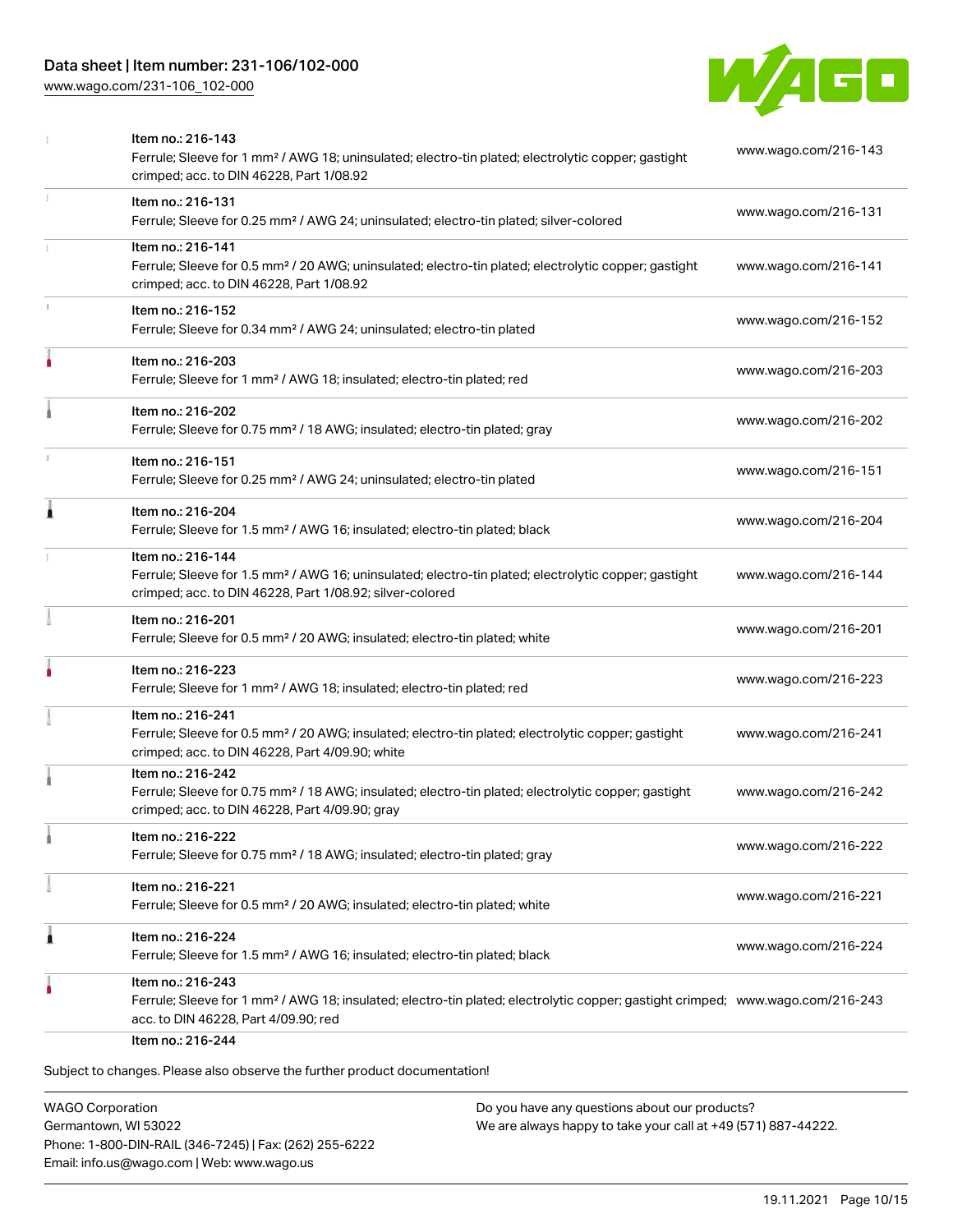[www.wago.com/231-106\\_102-000](http://www.wago.com/231-106_102-000)



| Ferrule; Sleeve for 1.5 mm <sup>2</sup> / AWG 16; insulated; electro-tin plated; electrolytic copper; gastight<br>crimped; acc. to DIN 46228, Part 4/09.90; black                                       | www.wago.com/216-244 |
|---------------------------------------------------------------------------------------------------------------------------------------------------------------------------------------------------------|----------------------|
| Item no.: 216-263<br>Ferrule; Sleeve for 1 mm <sup>2</sup> / AWG 18; insulated; electro-tin plated; electrolytic copper; gastight crimped; www.wago.com/216-263<br>acc. to DIN 46228, Part 4/09.90; red |                      |
| Item no.: 216-264<br>Ferrule; Sleeve for 1.5 mm <sup>2</sup> / AWG 16; insulated; electro-tin plated; electrolytic copper; gastight<br>crimped; acc. to DIN 46228, Part 4/09.90; black                  | www.wago.com/216-264 |
| Item no.: 216-284<br>Ferrule; Sleeve for 1.5 mm <sup>2</sup> / AWG 16; insulated; electro-tin plated; electrolytic copper; gastight<br>crimped; acc. to DIN 46228, Part 4/09.90; black                  | www.wago.com/216-284 |
| Item no.: 216-262<br>Ferrule; Sleeve for 0.75 mm <sup>2</sup> / 18 AWG; insulated; electro-tin plated; electrolytic copper; gastight<br>crimped; acc. to DIN 46228, Part 4/09.90; gray                  | www.wago.com/216-262 |
| Item no.: 216-301<br>Ferrule; Sleeve for 0.25 mm <sup>2</sup> / AWG 24; insulated; electro-tin plated; yellow                                                                                           | www.wago.com/216-301 |
| Item no.: 216-321<br>Ferrule; Sleeve for 0.25 mm <sup>2</sup> / AWG 24; insulated; electro-tin plated; yellow                                                                                           | www.wago.com/216-321 |
| Item no.: 216-322<br>Ferrule; Sleeve for 0.34 mm <sup>2</sup> / 22 AWG; insulated; electro-tin plated; green                                                                                            | www.wago.com/216-322 |
| Item no.: 216-302<br>Ferrule; Sleeve for 0.34 mm <sup>2</sup> / 22 AWG; insulated; electro-tin plated; green                                                                                            | www.wago.com/216-302 |

# Downloads

Documentation

Phone: 1-800-DIN-RAIL (346-7245) | Fax: (262) 255-6222

Email: info.us@wago.com | Web: www.wago.us

| <b>Additional Information</b>                                              |                                               |                                                               |          |  |
|----------------------------------------------------------------------------|-----------------------------------------------|---------------------------------------------------------------|----------|--|
| Technical explanations                                                     | 2019 Apr 3                                    | pdf<br>2.0 MB                                                 | Download |  |
|                                                                            |                                               |                                                               |          |  |
| <b>CAD files</b>                                                           |                                               |                                                               |          |  |
| <b>CAD</b> data                                                            |                                               |                                                               |          |  |
| 2D/3D Models 231-106/102-000                                               |                                               | <b>URL</b>                                                    | Download |  |
| CAE data                                                                   |                                               |                                                               |          |  |
| EPLAN Data Portal 231-106/102-000                                          |                                               | <b>URL</b>                                                    | Download |  |
| ZUKEN Portal 231-106/102-000                                               |                                               | <b>URL</b>                                                    | Download |  |
| EPLAN Data Portal 231-106/102-000                                          |                                               | <b>URL</b>                                                    | Download |  |
| Subject to changes. Please also observe the further product documentation! |                                               |                                                               |          |  |
| <b>WAGO Corporation</b>                                                    | Do you have any questions about our products? |                                                               |          |  |
| Germantown, WI 53022                                                       |                                               | We are always happy to take your call at +49 (571) 887-44222. |          |  |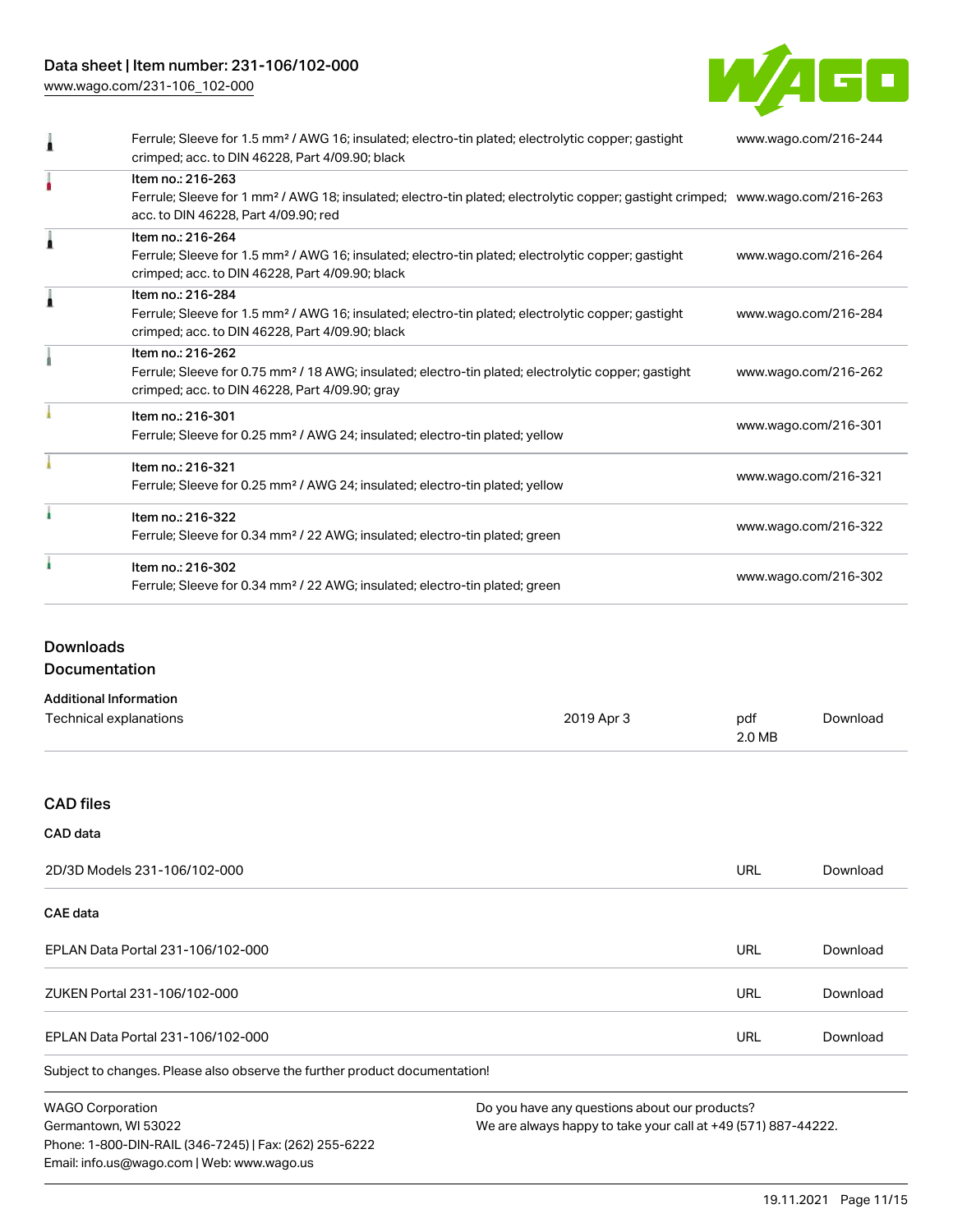

### Environmental Product Compliance

Compliance Search

| Environmental Product Compliance 231-106/102-000                                                        | URL | Download |
|---------------------------------------------------------------------------------------------------------|-----|----------|
| 1-conductor female connector; CAGE CLAMP <sup>®</sup> ; 2.5 mm <sup>2</sup> ; Pin spacing 5 mm; 6-pole; |     |          |
| with integrated end plate; 2,50 mm <sup>2</sup> ; gray                                                  |     |          |

#### Installation Notes



Total pole number for female connectors = pole number for male header

#### Application



Female connectors with a built-in end plate require no extra space, while maintaining the nominal cross-section. This means: Total length of female connectors is reduced to "pole no. x pin spacing"!

Subject to changes. Please also observe the further product documentation!

WAGO Corporation Germantown, WI 53022 Phone: 1-800-DIN-RAIL (346-7245) | Fax: (262) 255-6222 Email: info.us@wago.com | Web: www.wago.us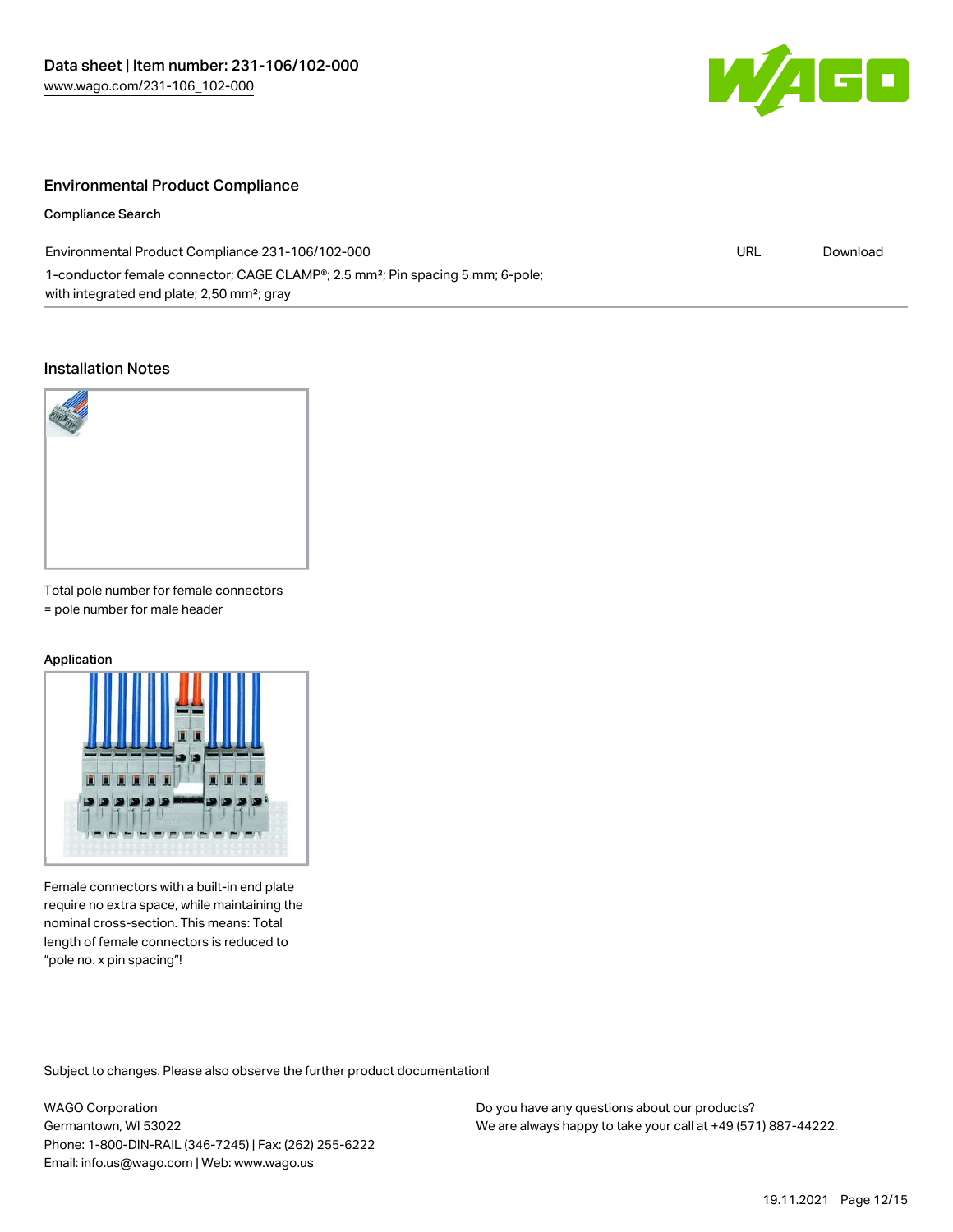



Inserting a conductor via 3.5 mm screwdriver – CAGE CLAMP® actuation parallel to conductor entry.



Inserting a conductor via 3.5 mm screwdriver – CAGE CLAMP® actuation perpendicular to conductor entry.



Inserting a conductor into CAGE CLAMP® unit via operating lever (231-291).



Inserting a conductor via operating tool.



Coding a female connector by removing coding finger(s).

Subject to changes. Please also observe the further product documentation!

WAGO Corporation Germantown, WI 53022 Phone: 1-800-DIN-RAIL (346-7245) | Fax: (262) 255-6222 Email: info.us@wago.com | Web: www.wago.us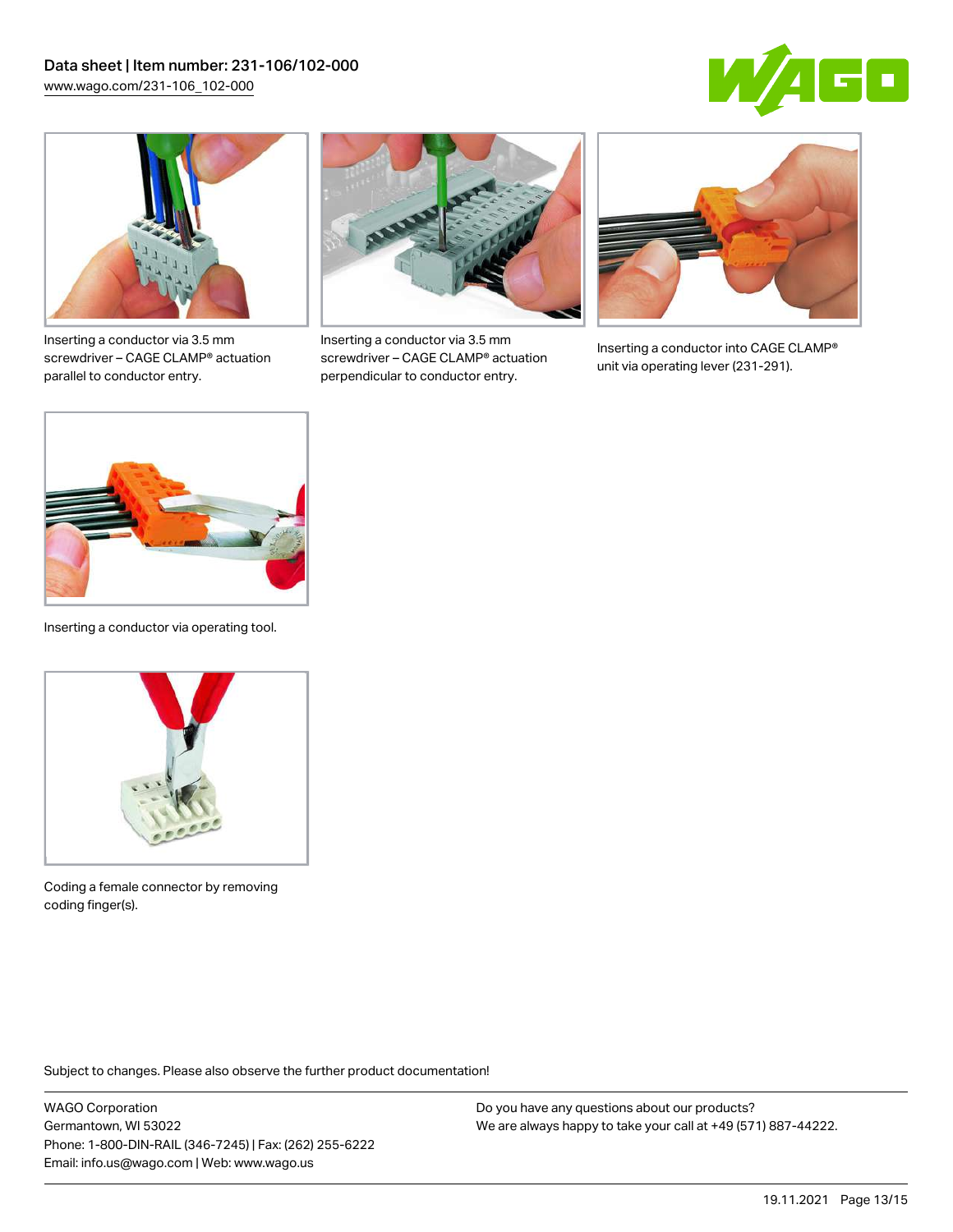



Testing – female connector with CAGE CLAMP®

Integrated test ports for testing perpendicular to conductor entry via 2 or 2.3 mm Ø test plug

Installation



Male connector with strain relief plate



Strain relief housing shown with a male connector equipped with CAGE CLAMP®



Labeling via direct marking or self-adhesive strips.

Subject to changes. Please also observe the further product documentation! Product family

WAGO Corporation Germantown, WI 53022 Phone: 1-800-DIN-RAIL (346-7245) | Fax: (262) 255-6222 Email: info.us@wago.com | Web: www.wago.us